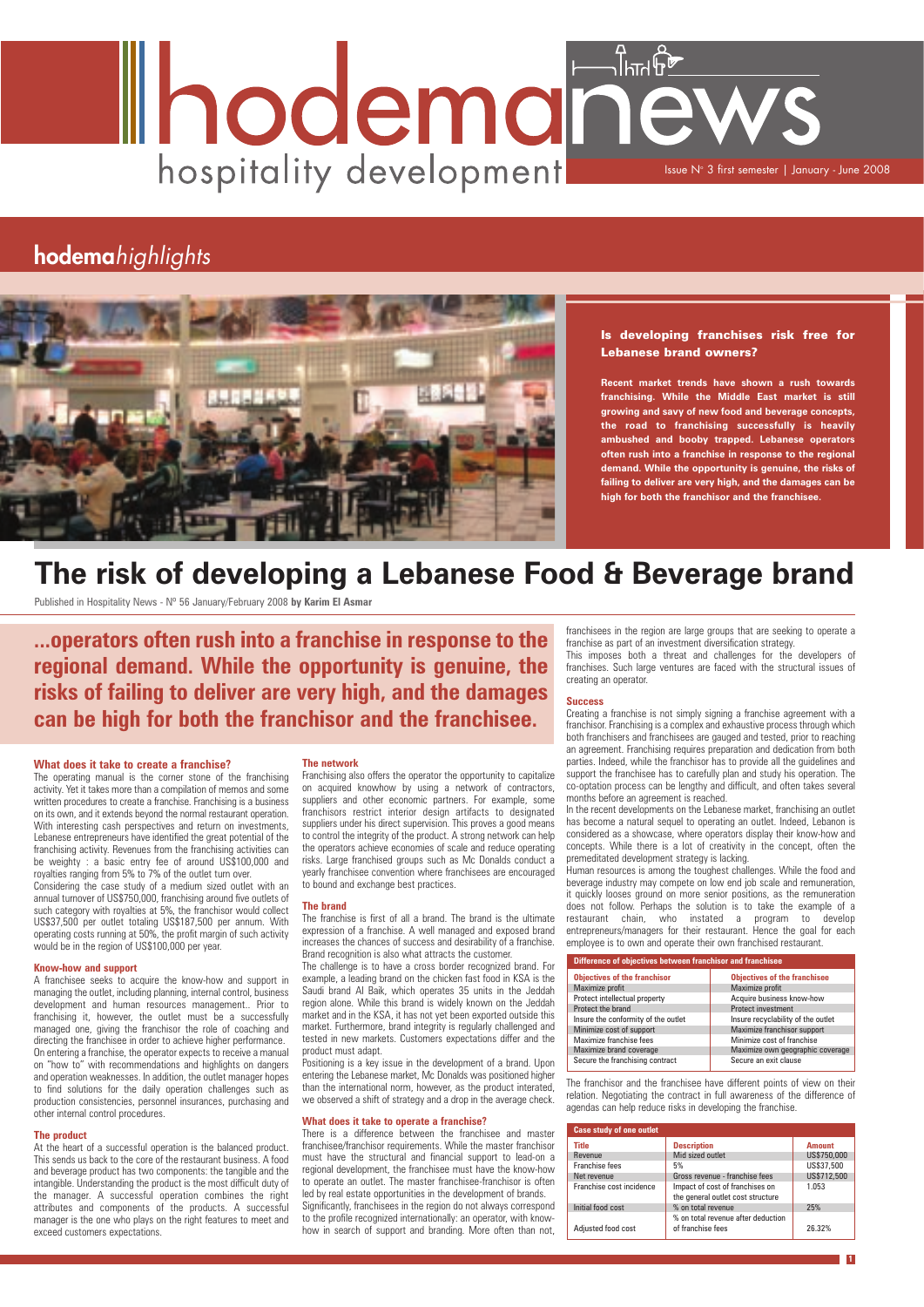# hodemamet



# **Interview with Mr. Giovanni Casa**

Partner and Executive Chef of **"Da Giovanni"** restaurant

**I had a lot of faith in Lebanon and its potential for restaurateurs. I saw the tourism industry flourishing and had high expectations...**

## **Which project are you working on now with** *hodema***?**

We are currently working with *hodema* on our upcoming chain of pizzerias, introducing to the Italian food lovers, the original pizza, which was created in my land of origin, Napoli, Italy. We envision this restaurant to recapture the authentic version of the pizza, and to spread it among the Middle East, through a series of eat-in and delivery outlets.

supply than there is demand. There aren't enough gourmet lovers to fill the existing restaurant seats. People tend to follow the trend or the extravagance of outlets and thus lose interest after a while. It requires a lot of dedication and professionalism to remain solid amidst the competition. Once a client is impressed and truly gained, it is difficult to attract him elsewhere. This makes the market very competitive.

## **How do you describe the food and beverage market in Lebanon?**

The market is currently saturated. There is far more

There is also a diversity of cuisine in Lebanon, and diversity of price range. People are drifting away from the Lebanese cuisine, finding themselves stuck with repetitive techniques and tastes. Lebanon is a country renowned for its hospitality and the Lebanese seem to be losing interest in the development of their own rich and traditional kitchen.

# **despite the current situation?**

I had a lot of faith in Lebanon and its potential for restaurateurs. I saw the tourism industry flourishing and had high expectations, as did many local or foreign investors. The reality today has proven harsh. Lebanon is very unstable, and this instability and insecurity directly hits the food and beverage industry. I hope for the situation to dissolve into a brighter future and my fingers remain crossed. I hope for the best but still expect the worst. We have no choice for the time being but to be patient and positive, and to hope that better times lie ahead. I love this country and would

hate to be forced to leave.

# **What made you choose Gemayze as a location for your outlet?**

Our new pizzeria is a "Pizzeria del quartiere" meaning the authentic pizzeria of the neighborhood. Gemayze is a famous quarter for its traditional spirit and is today the number one destination area for various types of people. I think that our concept would integrate well within the style of this genuine street, and will get the needed exposure. Our outlet in Gemayze will be the first one of this chain and I hope it will project a promising image.

## **What is making you invest in Lebanon What is your opinion on the evolution of Gouraud Street in Gemayze?**

**Giovanni Casa, of Italian decent, grew up in Sorrento, Napoli, amidst a family of restaurateurs. His love for food, and his Italian roots, made cooking second nature for him. Napoli situated on a sea front, paved way for him to establish a base in sea food specialties. Giovanni spent 8 years of his professional experience in France, and mostly in the Cote d' Azure. His Italian cooking techniques merged with the scents and flavors of the Provencal cuisine, nourishing his inspiration to create special recipes. In the year 2001, he came to Lebanon and started off working in "Pasquale", the Italian restaurant of the 5 stars hotel "Grand Hills" in Broumana. After that he joined "Synergy", one of the leading restaurant management companies, where he was Executive Chef & Developer to their assigned Italian outlets.** 

**Throughout his stay, Giovanni established himself a great reputation among the Lebanese diners.** 

**He became renowned for his exquisite dishes, and his passion for quality and freshness of cuisine, and was soon a credible figure in terms of Italian food.** 

**The time became right for him to go solo. Thus came the opening of a seaside restaurant, specializing in Italian seafood. It was a success among his faithful clients, and the demand got higher. This paved way for Giovanni to choose a new location, amidst the city of Beirut, in the lavish Saifi area. He opened the famous "Da Giovanni", which has become the trademark of Italian cuisine in Beirut.**

**2**



Today there is no doubt that Gemayze is booming, with this stunning variety of restaurants and bars. For the area to flourish, I suggest that other types of stores open, such as fashion stores or embossing services. This will ensure Gemayze's long-term survival, not just in terms of night-time business.

I also wish that the people responsible for the development of this street manage the traffic problem and consider turning it into a pedestrian street. I see Gemayze like the pedestrian streets in Nice, in the South of France, and it could be even prettier, with its unique magic, if it remains relaxed and varied.

## **What do you consider was the added value of**

## *hodema* **in the development of your project?**

*hodema*'s expertise is very important for us to sustain our concept in a well-positioned and corporate atmosphere. We continuously consult with *hodema* on the precise requirements for the success of such a chain in Lebanon and the Middle East in the hope of satisfying the demands of the market in a professional way.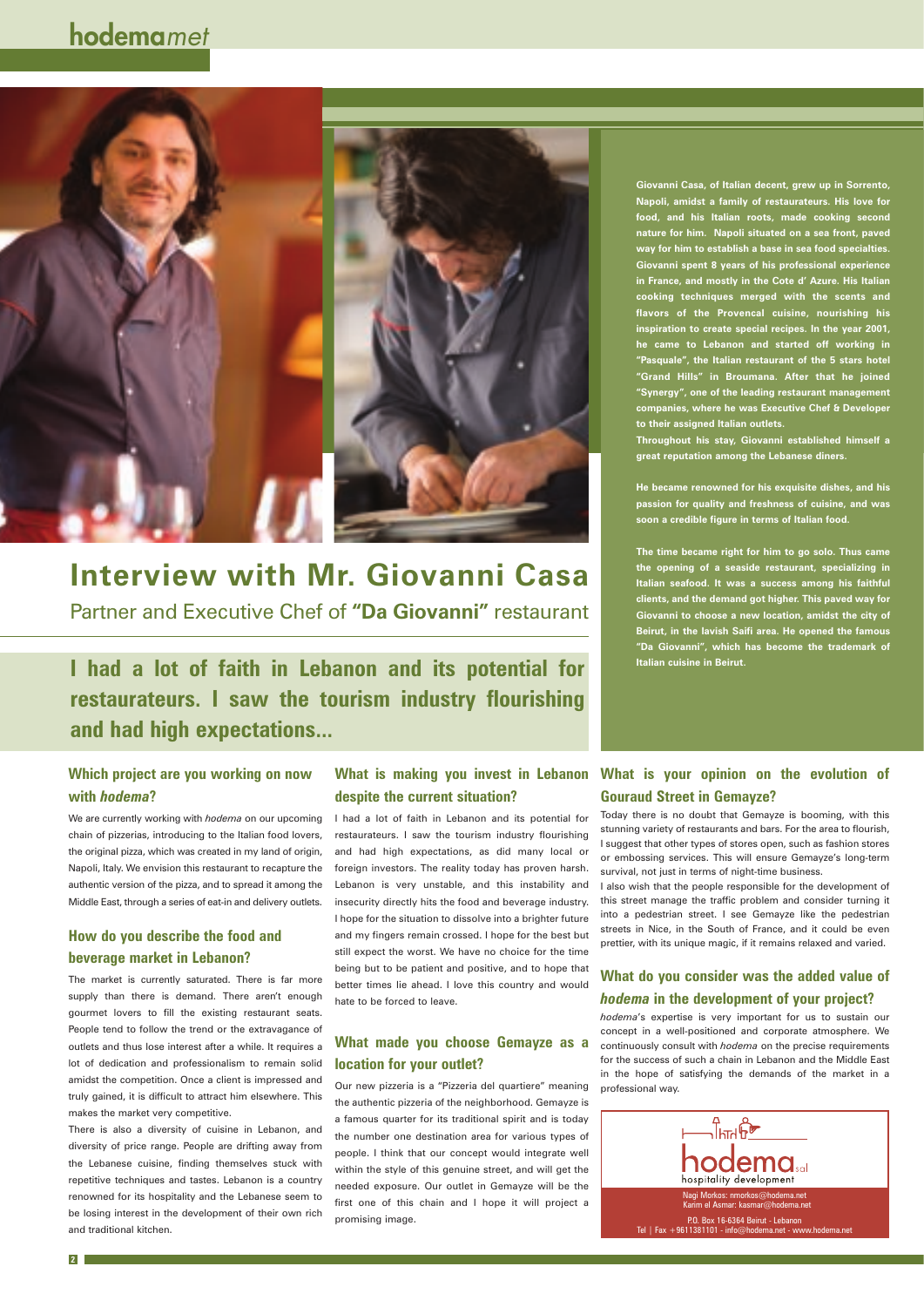### **Concept development & feasibility study** Jeddah, KSA

Saudi Arabia is the largest country on the Arabian Peninsula and has consistently been among the leaders on the Food and Hotel market in the Middle East. Jeddah is one of the most active markets in the Kingdom encompassing a variety of Saudi, International and Lebanese brands. *hodema* performed a study on Jeddah Food and Beverage market, a concept evaluation, a concept definition and a feasibility study.



### **Operation audit, strategic counseling & operating manual** Beirut, Lebanon

*hodema* performed an operation audit and strategic counseling for a high-end catering company in Lebanon. Following this mission, *hodema* helped restructure and elaborate the operating manual of the company featuring its standards, policies, and procedures.





L'Atelier est le restaurant d'application de l'Institut de gestion des entreprises (USJ).

Ce restaurant offre un concept de pédagogie et de restauration différents du traditionnel. Ouvert du lundi au vendredi, midi et soir, et tous les samedis soir.

Rue de Damas, Berytech II, Rez-de-chaussée Tél: 01/426 474, Email: latelier@usj.edu.lb



E **Université Saint-Joseph** 

**3**

#### **Academic ties & collaboration** Beirut, Lebanon

*hodema* is actively involved in the hotel management program at the Management Institute (IGE-USJ) at Beirut St Joseph University. *hodema* is contributing to the development of the human resources, both locally and regionally. Karim el Asmar is in charge of the program coordination and management supervision at the *Atelier* practice restaurant, while Nagi Morkos lectures on new trends in the hospitality industry worldwide.

### **Hotel complex on the Syrian coast: Board meeting presentation** Moscow, Russia



Further to the market study, concept development and feasibility study of a hotel complex on the Syrian coast, *hodema* presented the results of the study during a Board meeting with the developers of the project in Moscow, Russia.

#### **Development of a practical Health and Safety book** apave Beirut, Lebanon

*hodema* is collaborating with APAVE Lebanon, the international risk control specialist, on the elaboration of a Health and Safety HACCP Guide for the hospitality and tourism industries in the MENA region. The guide will be available in Arabic, English and French languages early 2008.



**Operating manual and strategic counseling for an Armenian restaurant** Beirut, Lebanon

Restaurants offering Ethnic Food have spread all over Lebanon. This growing trend concentrated in Beirut includes different concepts such as Italian, Armenian, and Chinese. In this mission, *hodema* provided strategic counseling and developed an operating manual.

#### **Strategic support & concept development** Beirut, Lebanon

*hodema* worked on the development of a pizzeria chain in Gemayze. In its scope of work, *hodema* performed a market study, formulated the restaurant concept and helped in the development by advising on several aspects of the design.

Cartography by **Alexandre Medawar**